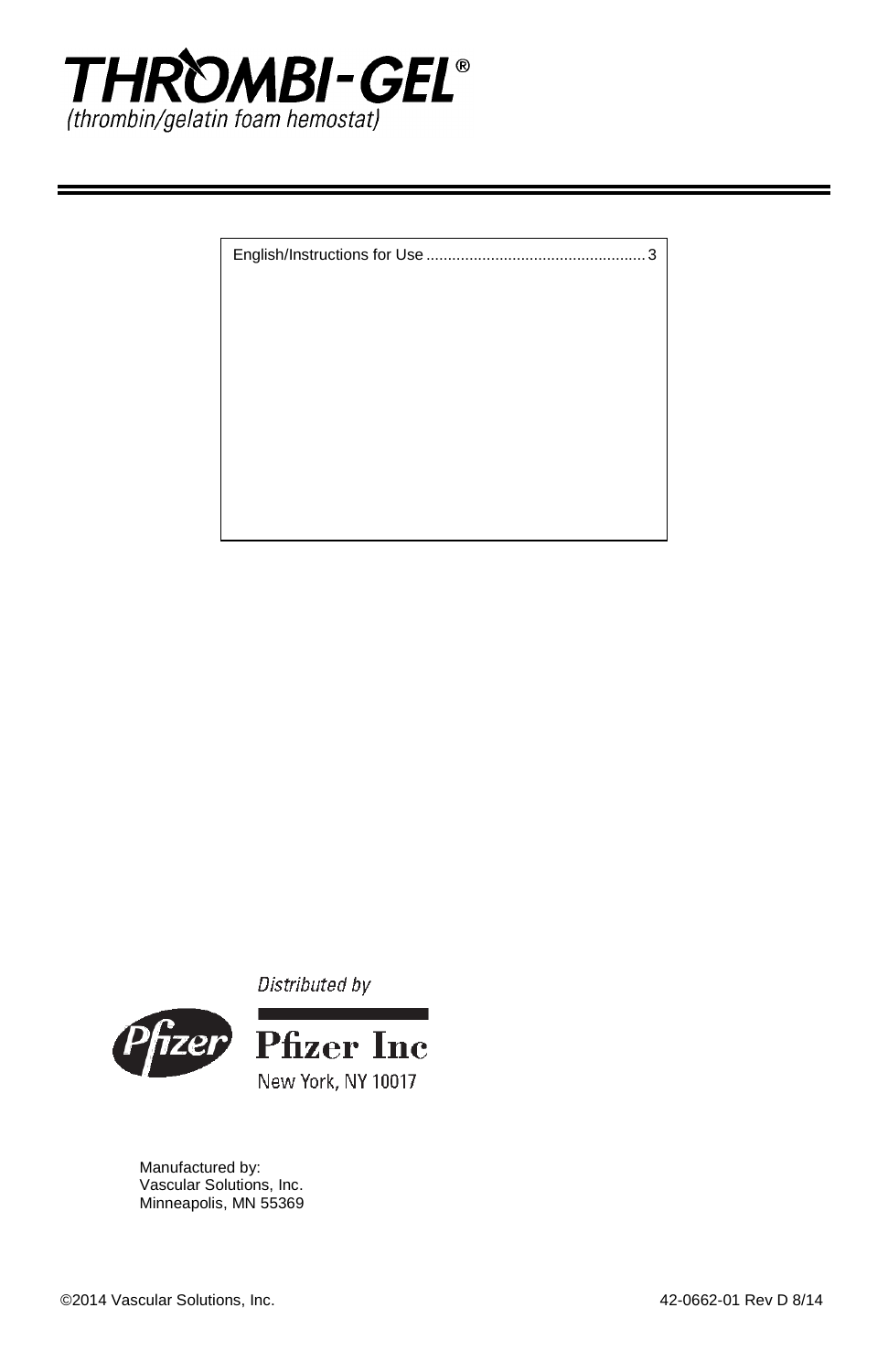# **International Symbols Glossary**

|                                   | CONT                   | Lay€x      |          | This product<br>contains not<br>less than 1000<br>units of<br>bovine-derived<br>thrombin as<br>an aid to<br>hemostasis. | This product<br>contains not<br>less than 2000<br>units of<br>bovine-derived<br>thrombin as<br>an aid to<br>hemostasis. |
|-----------------------------------|------------------------|------------|----------|-------------------------------------------------------------------------------------------------------------------------|-------------------------------------------------------------------------------------------------------------------------|
| International<br>Symbols Glossary | Contents of<br>package | Latex Free | Keep Dry | This product<br>contains not less<br>than 1000 units of<br>bovine-derived<br>thrombin as an aid<br>to hemostasis.       | This product<br>contains not less<br>than 2000 units of<br>bovine-derived<br>thrombin as an aid<br>to hemostasis.       |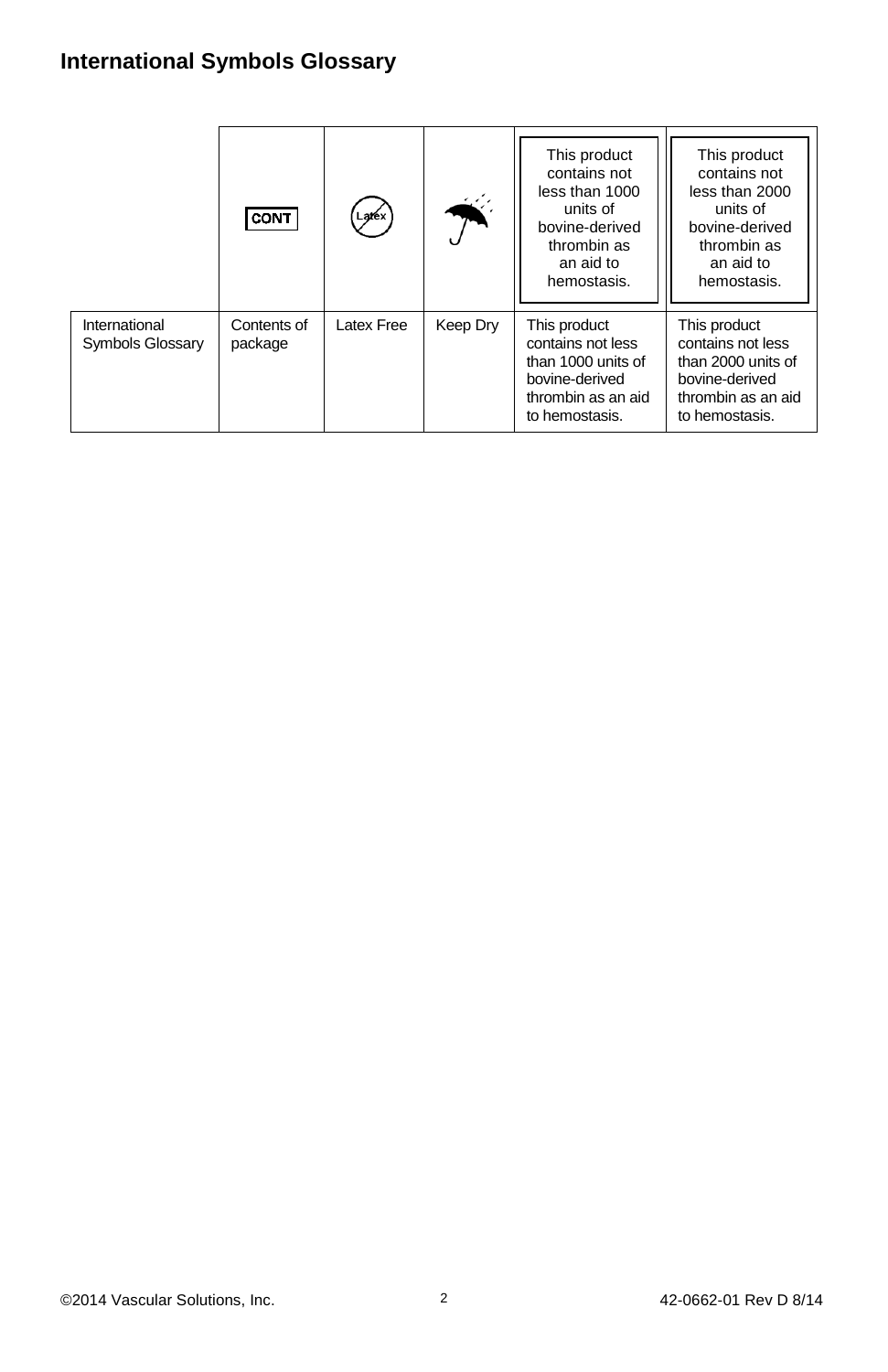## **Thrombi-Gel® thrombin/gelatin foam hemostat**

Instructions For Use

## **USA CAUTION**

Federal (USA) law restricts this device to sale by or on the order of a physician.

# **CAUTION**

Application of the Thrombi-Gel thrombin/gelatin foam hemostat should be performed by physicians or physician-directed allied health care professionals with adequate training in the use of the device.

## **DEVICE DESCRIPTION**

Each Thrombi-Gel consists of the following components:

• An off-white, inelastic, porous, pliable foam pad consisting of Thrombin-JMI (bovinederived), sodium carboxylmethylcellulose and calcium chloride freezedried into a gelatin sponge/pad.

Thrombin is a protein substance produced through a conversion reaction in which prothrombin of bovine origin is activated by tissue thromboplastin of bovine origin in the presence of calcium chloride. Thrombin contains no preservative and has been chromatographically purified. Thrombin requires no intermediate physiological agent for its reaction. It converts fibrinogen directly to fibrin.

Thrombi-Gel 10 and Thrombi-Gel 40 contain not less than 1000 units of bovine-derived thrombin as an aid to hemostasis.

Thrombi-Gel 100 contains not less than 2000 units of bovine-derived thrombin as an aid to hemostasis.

Sodium carboxymethylcellulose, also known as cellulose gum or CMC, serves as a stabilizer for the lyophilized pad and as a suspension agent for the thrombin.

The gelatin sponge serves as the matrix for the lyophilized pad. It is prepared from purified Porcine Skin Gelatin, USP, granules and Water for Injection, and is able to absorb and hold within its interstices, many times its weight of blood and other fluids.

Hemostasis is achieved by the physiological coagulation-inducing properties of the gelatin sponge, USP, combined with the hemostatic properties of Thrombin and Calcium Chloride.

# **INDICATIONS**

The Thrombi-Gel is applied topically and is indicated as a trauma dressing for temporary control of moderate to severely bleeding wounds and for the control of surface bleeding from vascular access sites and percutaneous catheters and tubes.

## **CONTRAINDICATIONS**

The Thrombi-Gel is contraindicated in persons with known hyper-sensitivity to any of the components.

The Thrombi-Gel should not be used in the closure of skin incisions because it may interfere with the healing of skin edges. This is due to mechanical interposition of gelatin and is not secondary to intrinsic interference with wound healing.

## **WARNINGS**

Do not place the Thrombi-Gel into blood vessels. Extensive intravascular clotting and even death may result.

## **WARNING: SEVERE BLEEDING AND THROMBOSIS COMPLICATIONS**

- **THROMBIN- JMI can cause fatal severe bleeding or thrombosis.**
- **Thrombosis may result from the development of antibodies against bovine thrombin. Bleeding may result from the development of antibodies against factor V. These may crossreact with human factor V and lead to its deficiency.**
- **Do not re-expose patients to THROMBIN-JMI if there are known or suspected antibodies to bovine thrombin and/or factor V.**
- **Monitor patients for abnormal coagulation laboratory values, bleeding, or thrombosis.**

This product contains ≤0.20mg of residual formaldehyde.

The Thrombi-Gel is supplied sterile for single use only. Do not re-sterilize.

## **PRECAUTIONS**

Do not use the Thrombi-Gel if the packaging has been damaged.

The safety and effectiveness of the Thrombi-Gel has not been established in children and pregnant women.

#### **The Thrombi-Gel should not be used in the presence of infection. It should be used with caution in contaminated areas of the body.**

## **ADVERSE EVENTS**

A recognized rare potential reaction associated with the use of bovine-derived thrombin is the development of inhibitory antibodies, which interferes with hemostasis.

## **CLINICAL PROCEDURE**

The following instructions provide technical direction but do not obviate the necessity of formal training in the use of the Thrombi-Gel. The techniques and procedures described do not represent ALL medically acceptable protocols, nor are they intended as a substitute for the physician's experience and judgment in treating any specific patient.

Carefully inspect the Thrombi-Gel packaging for damage prior to use.